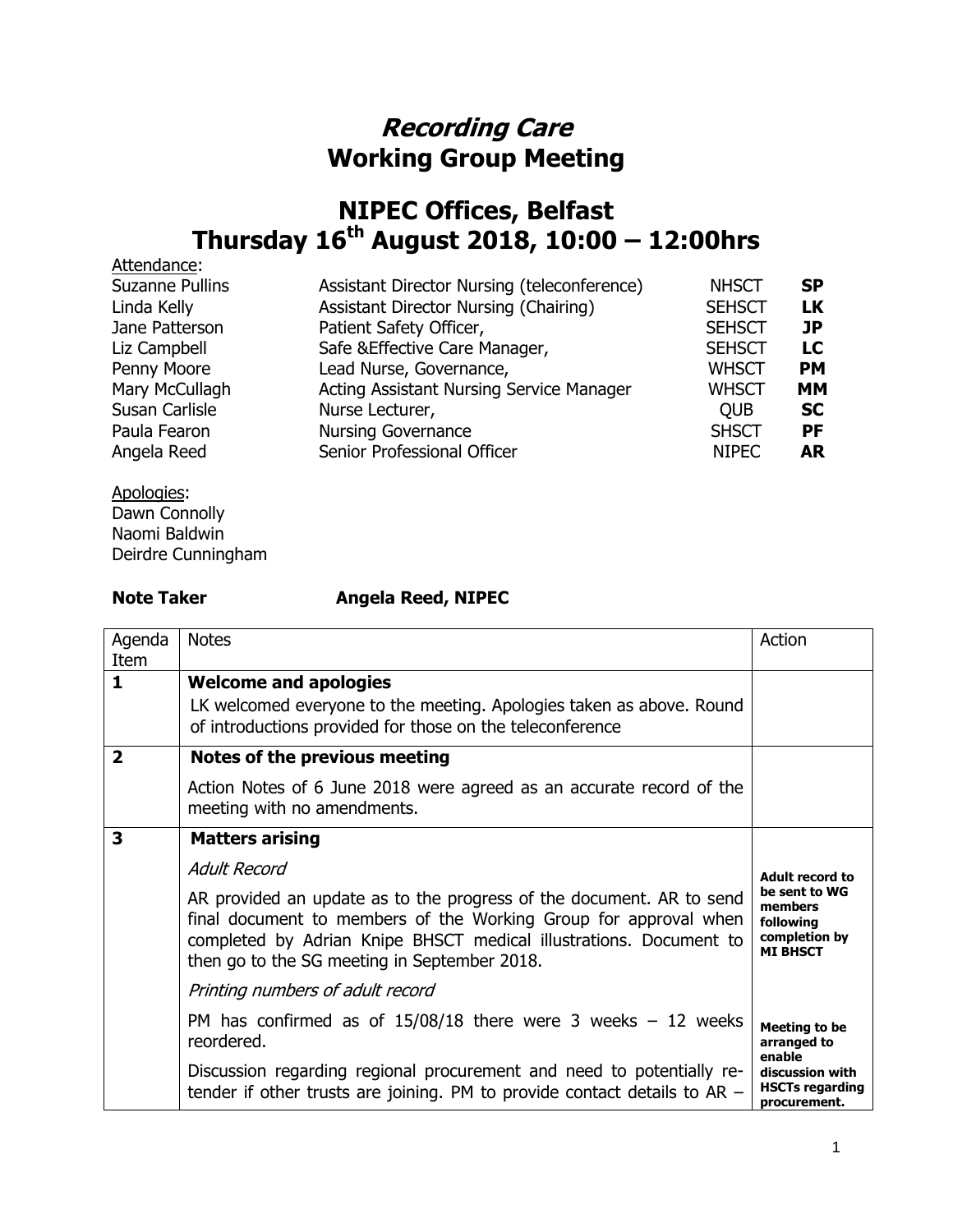|   | arrange meeting with SP and LK and AR. Procurement individuals from<br>SHSCT and SEHSCT to join meeting - PF and LK to organise Trust<br>representatives.                                                                                                                                                                                                                                                                                                                                                             |                                                                                                           |
|---|-----------------------------------------------------------------------------------------------------------------------------------------------------------------------------------------------------------------------------------------------------------------------------------------------------------------------------------------------------------------------------------------------------------------------------------------------------------------------------------------------------------------------|-----------------------------------------------------------------------------------------------------------|
|   | Update on MH pathway                                                                                                                                                                                                                                                                                                                                                                                                                                                                                                  |                                                                                                           |
|   | AR to send email to Briege Quinn for update as there have been no<br>further meetings since MB left NIPEC.                                                                                                                                                                                                                                                                                                                                                                                                            | AR to email BO<br>regarding<br>update on MH<br>pathway.                                                   |
|   | Newsletter production                                                                                                                                                                                                                                                                                                                                                                                                                                                                                                 |                                                                                                           |
|   | SG had asked that the WG expedite this matter for the autumn.<br>Facilitators group has also agreed to help. Due for facilitators meeting<br>next week. AR to coordinate.                                                                                                                                                                                                                                                                                                                                             | AR to<br>coordinate<br>newsletter<br>contributions.                                                       |
|   | Feedback from meeting with workforce ADNs                                                                                                                                                                                                                                                                                                                                                                                                                                                                             |                                                                                                           |
|   | Potential actions had been identified and were detailed to the group.<br>Members reflected that some work in this area was already underway in<br>some trusts: PM - refresher sessions for PACE in WHSCT had identified<br>that many temporary staff are on wards. PM meeting with bank<br>coordinator - learning is that staff need to be steeped in using PACE to<br>be able to switch between approaches.                                                                                                          | LK to explore<br>scale and spread<br>sessions with<br><b>Pedro Delgado</b>                                |
|   | Use of practice educators was also mentioned and the need for<br>implementation science to be at the heart of implementing PACE. LK<br>mentioned that some sessions were going to be provided by HSCNI with<br>Pedro Delgado to support scale and spread of regional priorities $-$ LK to<br>explore opportunity to consider PACE as a priority and potentially offer<br>these sessions to staff involved with rolling out PACE. Members also<br>expressed the view that the proposed evaluation should be expedited. | AR to request an<br>update from the<br>office of CNO<br>again in relation<br>to R&D office<br>evaluation. |
|   | Discussion around the need for identifying what shouldn't be recorded.                                                                                                                                                                                                                                                                                                                                                                                                                                                |                                                                                                           |
|   | Audit sample size                                                                                                                                                                                                                                                                                                                                                                                                                                                                                                     | <b>Process of</b><br>audits to be                                                                         |
|   | Process of audits to be defined -recognition of time constraints for staff<br>- to be taken to facilitators meeting.                                                                                                                                                                                                                                                                                                                                                                                                  | defined - to be<br>taken to<br><b>facilitators</b>                                                        |
|   | New tool 5 per month reporting 15 per quarter per clinical environment.<br>Take to facilitators group                                                                                                                                                                                                                                                                                                                                                                                                                 | meeting.                                                                                                  |
| 4 | <b>Feedback from Steering Group</b>                                                                                                                                                                                                                                                                                                                                                                                                                                                                                   |                                                                                                           |
|   | <b>Celebration Newsletter</b><br>Covered under matters arising.                                                                                                                                                                                                                                                                                                                                                                                                                                                       |                                                                                                           |
|   | PACE spread plan review<br>$\bullet$<br>Update on confidence and supply funding given $-$ members to<br>discuss where application process is in each trust. Refresh with<br>facilitators group next week and report directly to SG in<br>September.                                                                                                                                                                                                                                                                   | <b>PACE spread</b><br>plan to be<br>reviewed at<br>facilitators<br>meeting                                |
|   | Audit numbers (5 or 10 record)<br>$\bullet$<br>Covered under matters arising.                                                                                                                                                                                                                                                                                                                                                                                                                                         |                                                                                                           |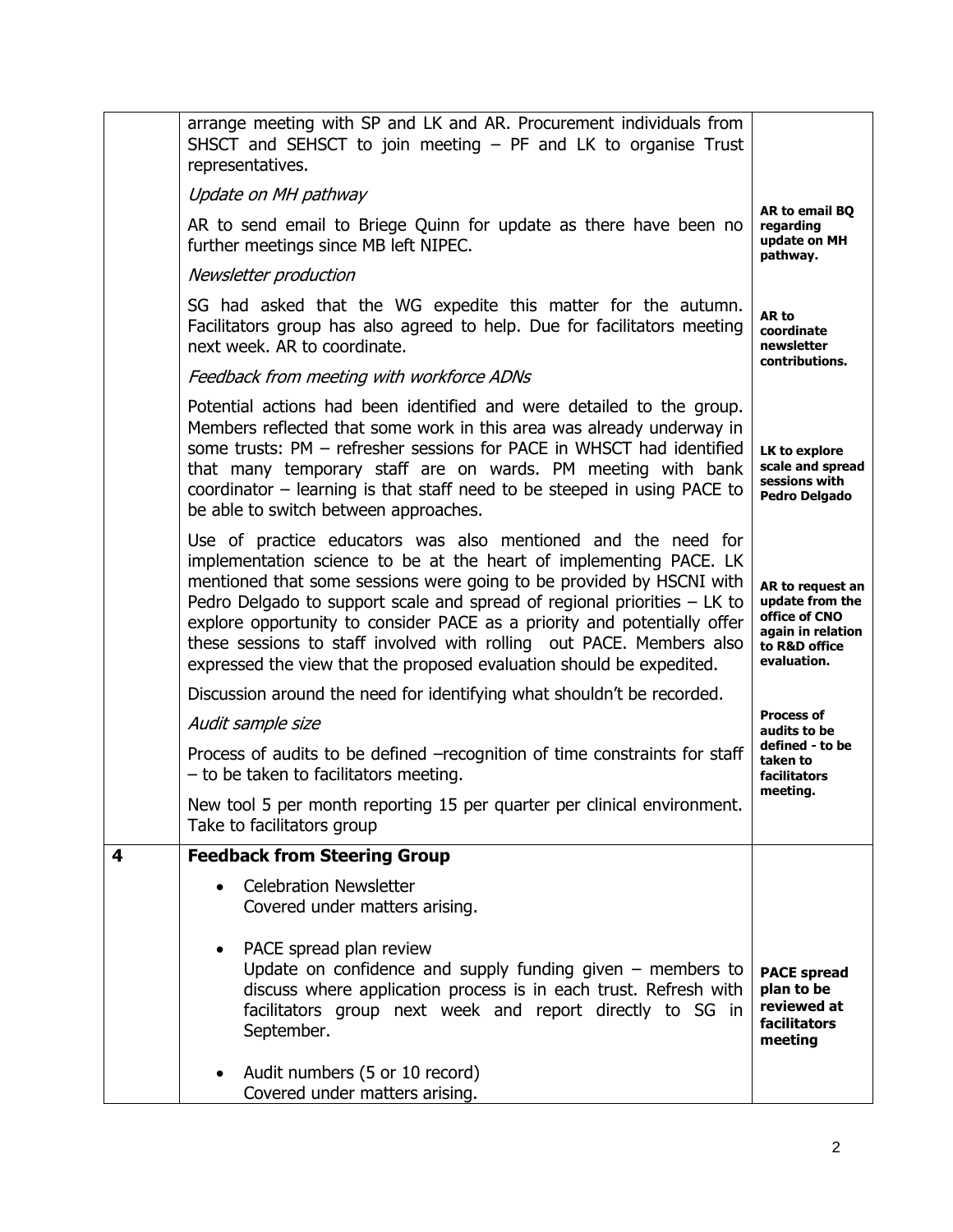|                         | <b>RQIA</b> representation<br>During a recent meeting with the CE of RQIA, NP had raised the<br>professional membership of a range of regional groups. Olive<br>MacLeod had advised that she would be soon appointing<br>professional leads within the organisation and that individual<br>would then be fielded to a range of meetings to represent the<br>organisation.                                                                                                                                                                                                                                                                                                                                                                                                                                                                                                                                                                                                                                                                                                                                                                                                                                                                       |                                                                                                      |
|-------------------------|-------------------------------------------------------------------------------------------------------------------------------------------------------------------------------------------------------------------------------------------------------------------------------------------------------------------------------------------------------------------------------------------------------------------------------------------------------------------------------------------------------------------------------------------------------------------------------------------------------------------------------------------------------------------------------------------------------------------------------------------------------------------------------------------------------------------------------------------------------------------------------------------------------------------------------------------------------------------------------------------------------------------------------------------------------------------------------------------------------------------------------------------------------------------------------------------------------------------------------------------------|------------------------------------------------------------------------------------------------------|
| 5                       | <b>Encompass Update</b><br>NP had reported at SG that the programme board meeting for June 2018<br>had been cancelled, therefore there was little further to report from the<br>last SG meeting. CB had provided an update in relation to the approval<br>of the Outline Business Case and appointment of technical staff for the<br>programme of work at the last SG meeting. AR also added that a number<br>of people had updated CNMAC at the end of the month in relation to<br>information standards, Encompass and Nursing languages. LK raised<br>awareness that staff within trusts had been asked to look at scenarios for                                                                                                                                                                                                                                                                                                                                                                                                                                                                                                                                                                                                             | <b>Clarification to</b><br>be sought in<br>relation to<br>nursing<br>representation<br>at evaluation |
| 6                       | Encompass during a week-long evaluative process. Discussion ensued<br>regarding appropriate membership of the evaluative groups from a<br>nursing perspective $-$ to seek clarification.<br><b>SQE project</b>                                                                                                                                                                                                                                                                                                                                                                                                                                                                                                                                                                                                                                                                                                                                                                                                                                                                                                                                                                                                                                  | week for<br>encompass.<br><b>Remove SQE</b>                                                          |
|                         | Future date for presentation had been arranged $-$ this item could be<br>removed from agenda.                                                                                                                                                                                                                                                                                                                                                                                                                                                                                                                                                                                                                                                                                                                                                                                                                                                                                                                                                                                                                                                                                                                                                   | from future<br>agendas.                                                                              |
| $\overline{\mathbf{z}}$ | <b>Work streams for Working Group</b><br>Specialist Nurse principles for practice<br>$\bullet$<br>AR had met with specialist nurses to define work that needed to<br>be done for the future. The membership of the original group had<br>shifted and the new membership felt that wider issues needed to<br>be taken care of included uni-professional records that were not<br>made in patient records or stored in medical records. Work is<br>progressing slowly due to lack of central resource in NIPEC<br>currently.<br>Children's improvement work<br>Work being taken forward as part of PACE implementation.<br>Emergency Department record and improvement work<br>Each trust representative to explore what is happening with the<br>nursing ED records in their organisation. Different processes of<br>retaining records for people transferred out of ED appeared to be<br>in place - copies often scanned and kept on symphony system.<br>Query regarding the bed rails assessment format from WHSCT<br>Learning Disabilities record and improvement work<br>Update in relation to collaborative provided and future work.<br>Again capacity in NIPEC was slowing opportunity down to further<br>progress work.<br>Care Planning |                                                                                                      |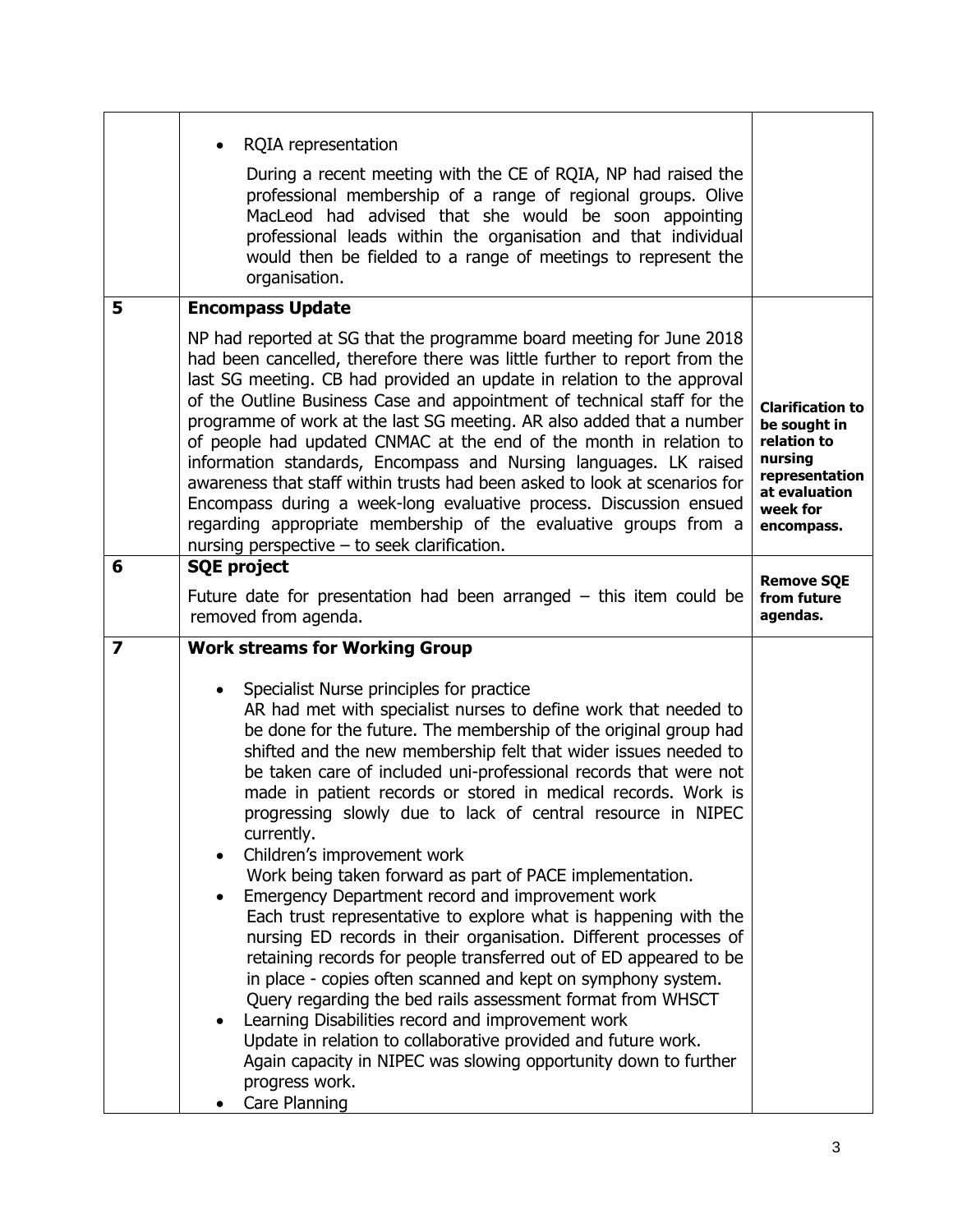|                         | Reports from HSC Trusts – spread plan to be updated at next<br>facilitators meeting. Reported pressures were movement of staff,<br>sickness absence, and leadership of Ward Sisters and Charge<br>Nurses.<br>LK stated that she had been asked to chair DN framework KPI group $-$<br>where it was suggested in scoping that record keeping would be an<br>inclusion.<br><b>NOAT</b><br>$\bullet$ |                                                                                    |
|-------------------------|---------------------------------------------------------------------------------------------------------------------------------------------------------------------------------------------------------------------------------------------------------------------------------------------------------------------------------------------------------------------------------------------------|------------------------------------------------------------------------------------|
|                         | NOAT has not yet been stood down due to a confirmation being<br>required from BHSCT that they have a system in pace to replace<br>NOAT.                                                                                                                                                                                                                                                           |                                                                                    |
| $\overline{\mathbf{z}}$ | <b>Any Other Business</b>                                                                                                                                                                                                                                                                                                                                                                         |                                                                                    |
|                         | LK reported that Handover principles being finalised with BG -<br>suggestion in NIPEC business plan was that they would be tested in one<br>PACE ward in each trust.                                                                                                                                                                                                                              |                                                                                    |
|                         | Student engagement – QUB using PACE in year 1. Following discussion<br>members agreed that the issue was whether or not the opportunity to<br>practice PACE was out there for students when out in clinical practice.                                                                                                                                                                             |                                                                                    |
|                         | Areas not using PACE - newsletter to be used to inform staff that they<br>should not 'have a go' from reviewing records made in PACE wards of<br>patients who are transferred internally.                                                                                                                                                                                                         | <b>Newsletter to</b><br>inform staff to<br>not to introduce<br><b>PACE without</b> |
|                         | Implementation of new adult document: Following discussion there was<br>an agreement that the document should be implemented across<br>organisations in one rollout plan due to the movement of people around                                                                                                                                                                                     | appropriate<br>training.<br><b>Facilitators to</b>                                 |
|                         | the system, preloaded with training on individual sites. Sample<br>documents would be needed in advance. Facilitators to put dates around<br>implementation. For some small sites there would be the opportunity to<br>small scale test and then regionally feedback learning.                                                                                                                    | identify<br>potential dates<br>for roll out of<br>adult document.                  |
|                         | $PM$ – recording care at the bedside – issue about where records are<br>kept. Also dialogue at patient side amongst other patients $-$ short<br>discussion took place which reflected on the fact that this practice was<br>happening elsewhere across the region successfully. Shared learning to<br>be offered at facilitators meetings.                                                        | AR to send ED                                                                      |
|                         | Guidance around use of ED record and onward travel to other clinical<br>areas requested $-$ guidance to be sent to WG members.                                                                                                                                                                                                                                                                    | quidance to<br>members of<br>group.                                                |
|                         | SP – surgical elective short stay patients NHSCT have several iterations<br>of a 24 hour record. Issue to be raised at SG and then organise<br>workshop for autumn to use adult document and review for applicability.                                                                                                                                                                            | <b>Raise short</b><br>stay pathway<br>at SG.                                       |
| 8                       | Date and time of next meeting<br>$24th$ October 2018, NIPEC Offices, 9 – 11am.                                                                                                                                                                                                                                                                                                                    |                                                                                    |
|                         |                                                                                                                                                                                                                                                                                                                                                                                                   |                                                                                    |